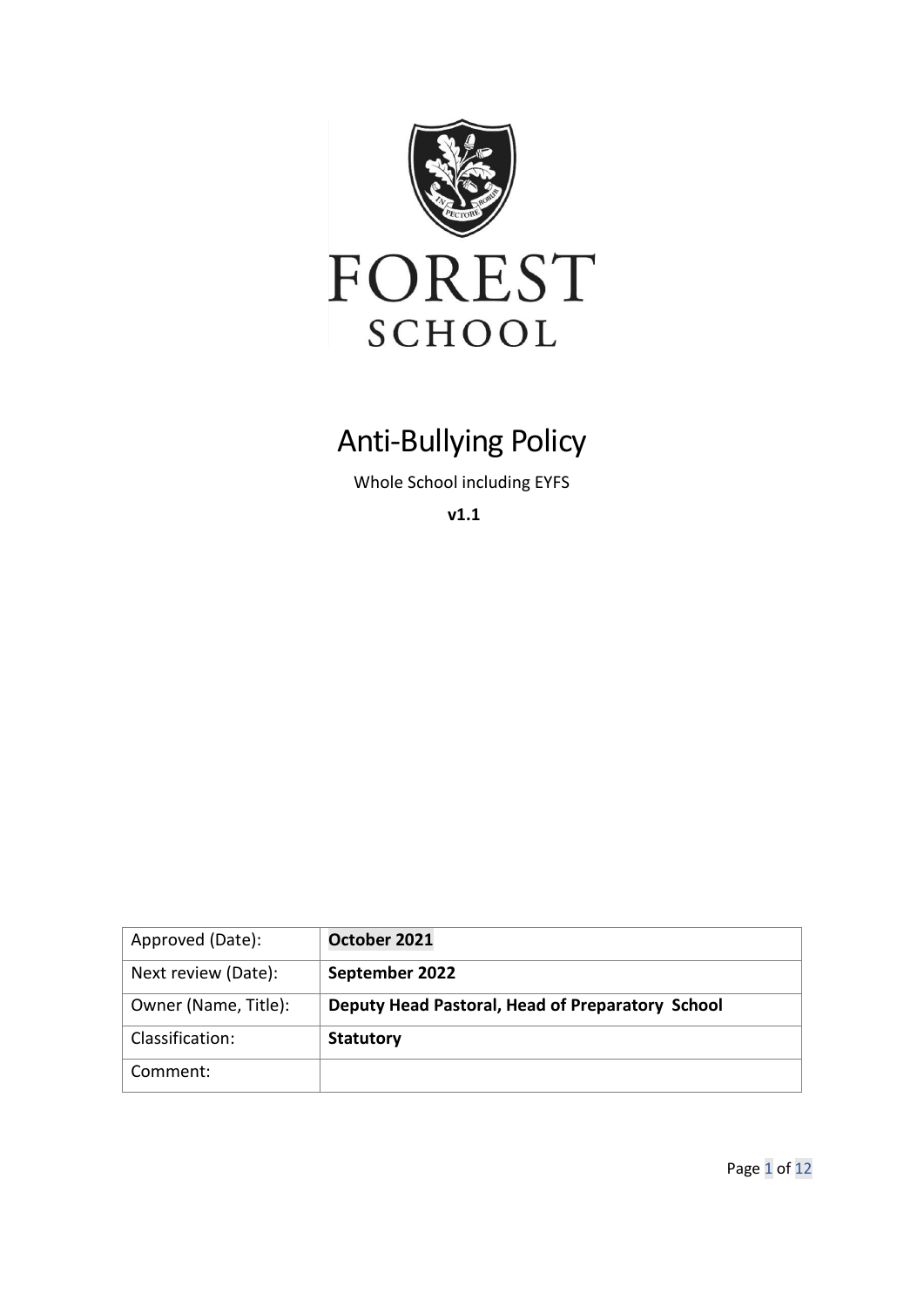# <span id="page-1-0"></span>AIMS AND OBJECTIVES

At Forest School, we place the highest possible premium on three broad values which underpin The Forest Community:

- Respect for self
- Respect for others
- Respect for the school

We are committed to providing a safe, supportive and caring environment that is free from disruption, violence and any form of harassment so that every one of our pupils can develop his/ her full potential.to ensure every pupil can achieve their potential and are able to contribute positively to the Forest Community. We expect our pupils to treat members of staff with courtesy and co-operation so that they can learn and grown in a positive atmosphere that is built on trust, tolerance and underpinned with the highest of expectations. The Forest Community should show kindness and empathy to all.

Forest School prides itself on respect and mutual tolerance. Parents/ guardians have a vitally important role in supporting Forest School in maintaining high standards of behaviour. It is essential that school and home communicate and work seamlessly together.

This policy is available to parents of pupils and prospective pupils on our website, on request. It is also communicated to all staff and pupils via the intranet and staff and pupil dashboards.

Bullying, harassment, victimisation and discrimination will not be tolerated. The School has a duty of care to pupils and to staff to ensure they are safe to work, learn and develop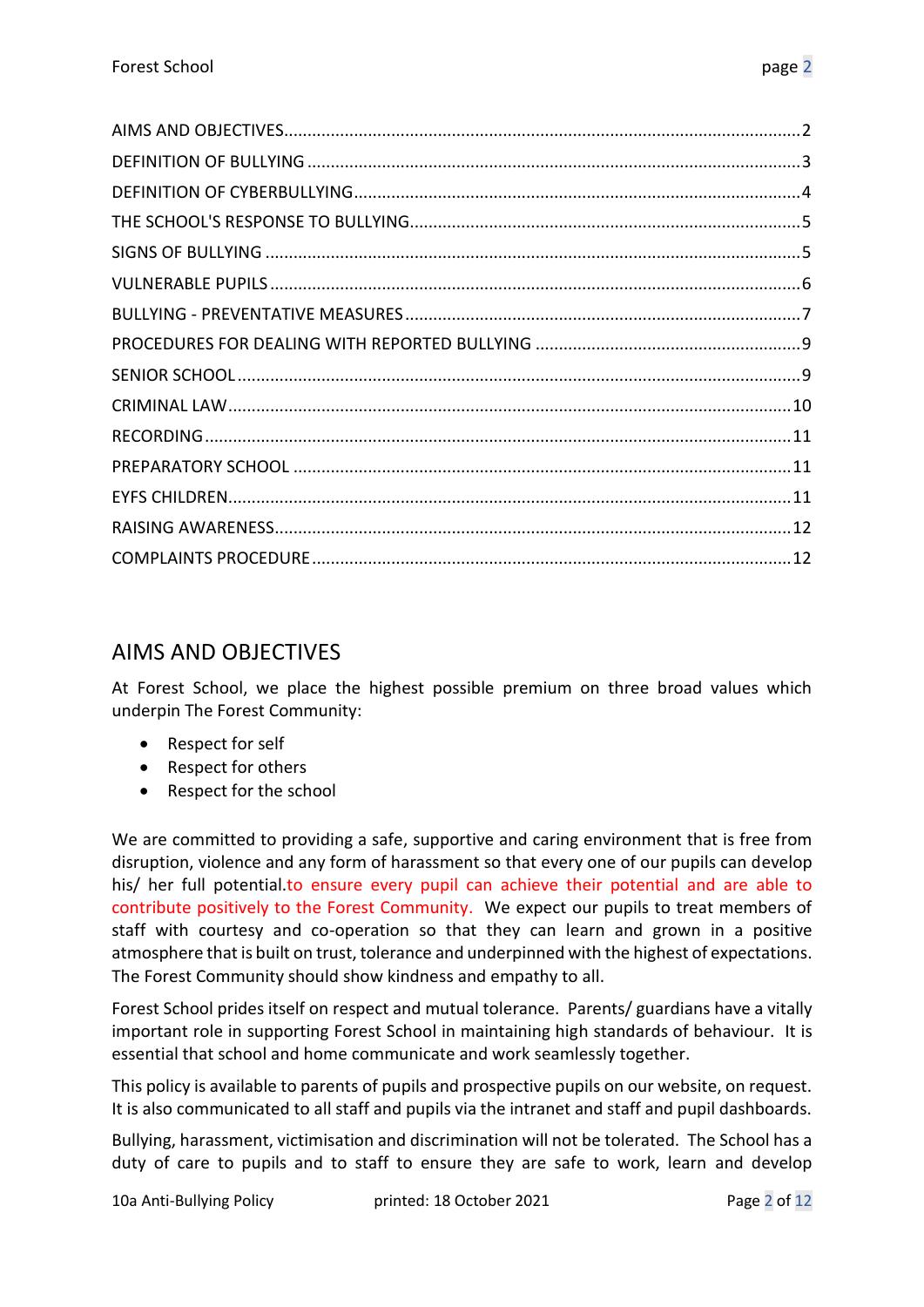unimpeded by fear. We treat all our pupils and their parents fairly as individuals and with consideration and we expect them to respect the staff, the school and each other, in return. All forms of bullying are unacceptable at Forest and any instances will be recorded and robust action take, where appropriate, this could result in disciplinary action following our Behaviour Policy

This policy applies to all pupils in the school, including those in the Early Years Foundation Stage and applies to actions undertaken both inside, and outside of the School.

This Policy should be read in conjunction with;

Safeguarding and Child Protection Policy Behaviour Policy School rules Learning Support Policy Equal Opportunities Policy E-Safety Policy Responsible Use Policy for Pupils Complaints Procedure Safe Handling – searches, contact and restraints policy

# <span id="page-2-0"></span>DEFINITION OF BULLYING

Bullying can be defined as "behaviour by an individual or group, repeated over time, that intentionally hurts another individual or group either physically or emotionally" (Guidance on Preventing and Tackling Bullying, Department for Education, July 2017).

Bullying is the intentional hurting, harming or humiliating of another person by physical (including any threat of or use of violence of any kind), sexual, verbal (including via email, social media and SMS or other instant messages), and emotional (including by excluding, being sarcastic, name-calling, tormenting or spreading malicious rumours) means. It can involve manipulating a third party to tease or torment someone, or actions that fall short of direct participation, where someone encourages others to bully, or joins in with laughing at a victim. Bullying is often hidden and subtle. It can also be overt and intimidating, often involves an imbalance of power between the perpetrator and the victim whether that be a physical, psychological or intellectual imbalance, or by the perpetrator having the capacity to socially isolate the victim.

Bullying is often motivated by prejudice against particular groups, and may involve actions or comments regarding a person's race, religion, gender, sexual orientation, special education needs or disabilities (SEND), or because of a child's familial circumstances, such as they are adopted, in care or that they have caring responsibilities. Bullying may be motivated by actual differences between children, or perceived differences.

Further information on peer-on-peer abuse can be found within the Schools Safeguarding and Child Protection policy as well as the individual Peer-on-Peer Abuse policy.

Bullying can happen anywhere and at any time and can involve anyone - pupils, other young people, staff and parents. Further information can be found: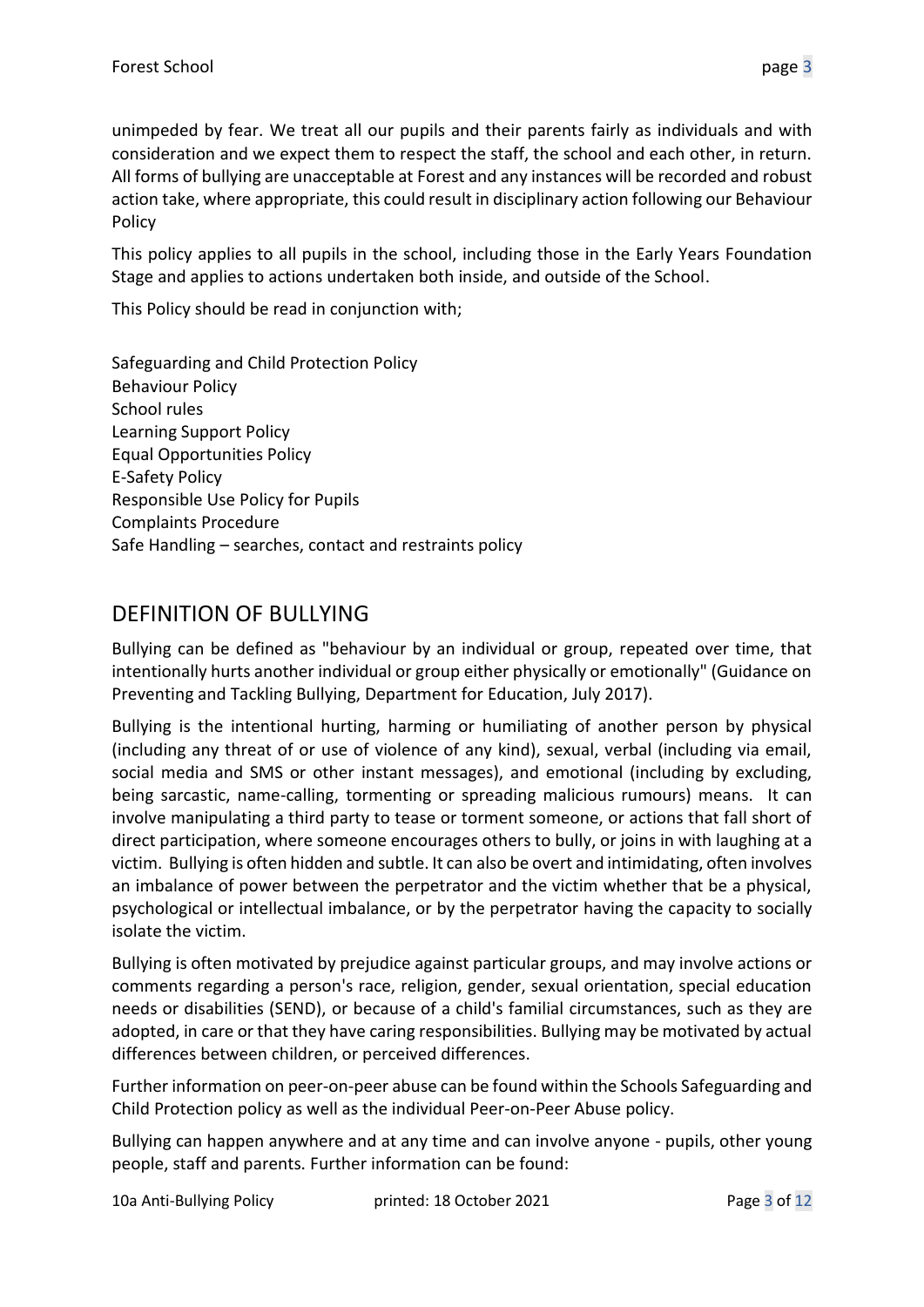#### [DfE guidance; Prevent and Tackling Bullying July 2017](https://www.gov.uk/government/uploads/system/uploads/attachment_data/file/623895/Preventing_and_tackling_bullying_advice.pdf)

#### [DfE guidance Sexual Violence and Sexual Harassment between children in schools and](https://www.gov.uk/government/publications/sexual-violence-and-sexual-harassment-between-children-in-schools-and-colleges)  [colleges](https://www.gov.uk/government/publications/sexual-violence-and-sexual-harassment-between-children-in-schools-and-colleges)

# [Cyberbullying: Advice for headteachers and school staff \(Nov 2014\)](https://www.gov.uk/government/publications/preventing-and-tackling-bullying)

#### **Prejudice-Based Bullying**

Prejudice-based bullying is when bullying behaviour is motivated by prejudice based on an individual's actual or perceived identity; it can be based on characteristics unique to a child or young person's identity or circumstance. It is often motivated by prejudice against particular groups, for example on grounds of race, religion, gender, sexual orientation, gender identity special educational needs or disabilities, or because a child is in care or has caring responsibilities. It might be motivated by actual differences between children, or perceived differences.

# <span id="page-3-0"></span>DEFINITION OF CYBERBULLYING

Cyberbullying can be defined as "the use of information and communication technologies to support deliberate, repeated, and hostile behaviour by an individual or group that is intended to harm others" (Belsey, [http://www.cyberbullying.org/\)](http://www.cyberbullying.org/). It is an aggressive, intentional act carried out repeatedly over time, often against a victim who cannot easily defend himself/ herself.

Cyber-bullying could involve communications by various electronic media, including for example:

- Texts, instant messages or calls on mobile phones;
- The use of mobile phone camera images to cause distress, fear or humiliation;
- Posting threatening, abusive, offensive or humiliating material or comments on websites (including blogs, personal websites and social networking sites such as Facebook, Instagram, Twitter or YouTube);
- Using e-mail to message others in a threatening or abusive manner; or
- Hijacking/ cloning e-mail accounts.

The School acknowledges that cyber-bullying may take many different forms including: cyberstalking, exclusion or peer rejection, impersonation, unauthorised publication of private information or images, encouraging derogative comments on online platforms, upskirting and sexting.

The School has a role to play in teaching pupils about the underpinning knowledge and behaviours that can help them to navigate the online world safely and confidently regardless of the device, platform or app. In taking this forward, the School has regard to the [DfE's non](https://www.gov.uk/government/publications/teaching-online-safety-in-schools)statutory guidance on *[Teaching online safety in school](https://www.gov.uk/government/publications/teaching-online-safety-in-schools)* (updated June 2019).

10a Anti-Bullying Policy printed: 18 October 2021 Page 4 of 12 The Education Act 2011 amended the power in the Education Act 1996 to provide that when an electronic device, such as a mobile phone, has been seized by a member of staff who has been formally authorised by the headteacher, that staff member can examine data or files,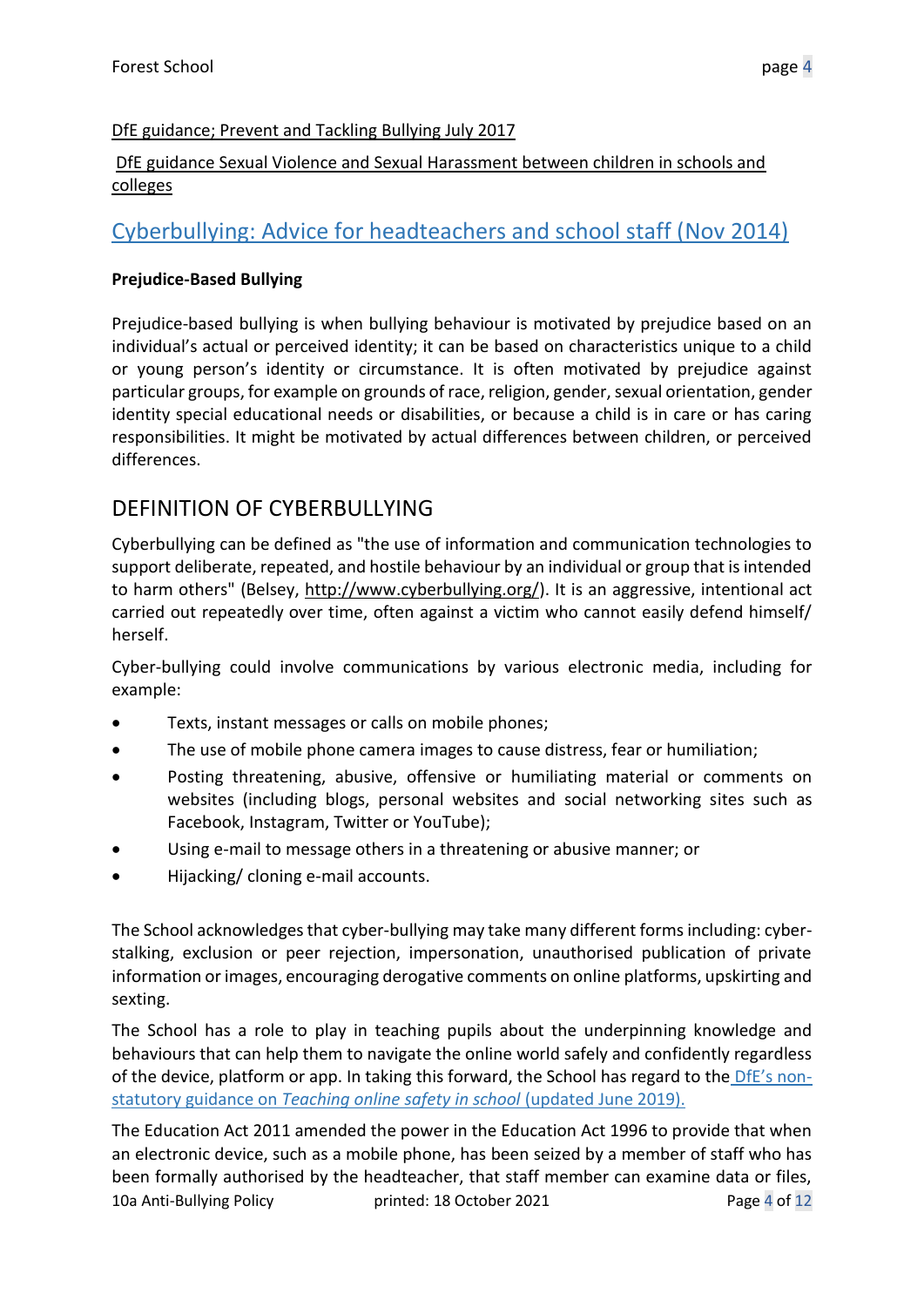and delete these, where there is good reason to do so. This power applies to all schools and there is no need to have parental consent to search through a young person's mobile phone. Please read the Safe Handling - searches, contact and restraint policy for more details

# <span id="page-4-0"></span>THE SCHOOL'S RESPONSE TO BULLYING

At Forest School we will always treat bullying very seriously. It conflicts sharply with the school's social and moral principles, and potentially with its policy on equality, diversity and inclusion and it will not be tolerated.

In the context of [Preventing and Tackling Bullying \(July 2017](https://assets.publishing.service.gov.uk/government/uploads/system/uploads/attachment_data/file/623895/Preventing_and_tackling_bullying_advice.pdf) ), the School has a duty to take action in the case of bullying involving Forest School pupils, even when it takes place beyond the confines of the School or the School day (Sections 90 and 91 of the Education and Inspections Act 2006). This includes any such behaviour taking place online.

Bullying can be so serious that it causes physical, emotional and psychological damage, eating disorders, self-harm and suicide ideation. Whilst bullying is not a specific criminal offence, there are criminal laws which apply to harassment and to violent and threatening behaviour. No one deserves to be a victim of bullying: everybody has the right to be treated with respect. Pupils who are victims of bullying will be supported. Pupils who have engaged in bullying behaviour that is proven will be subject to appropriate disciplinary sanction and will also, where possible, be supported in learning different ways of behaving.

Teachers and pastoral teams must be alert and aware of the dynamics within the community. It is important that we help pupils develop the skills and assurance to stand up for others and themselves as far as possible; they should also know that the school is a supportive listening environment, that they can communicate concerns without fear of reprisals, and that school procedures will be implemented.

Bullying which occurs on school trips or outside of the School's premises will not be tolerated any more than bullying on School premises. Teachers will, where appropriate, discipline pupils for misbehaviour outside school premises and outside school hours.

Similarly, parents are asked to let the School know directly if they have cause for concern, either on behalf of their own daughter or regarding incidents involving others. The School will always try to handle information discreetly, and although what staff are told will be in confidence the school cannot promise secrecy. If matters need to be followed up the staff will do so with sensitivity. It is much easier to counter problems at an early stage.

The Relationships and Sex Education (RSE) and Wellbeing programmes will consider, and aim to discourage, bullying in all its forms, and in particular with regard to the protected characteristics as outlined in the Equality Act 2010. Bullying on the basis of protected characteristics (e.g. sexist, racist, homophobic or transphobic bullying) will be taken particularly seriously.

### <span id="page-4-1"></span>SIGNS OF BULLYING

Changes in behaviour that may indicate that a pupil is being bullied include:

Unwillingness to return to school;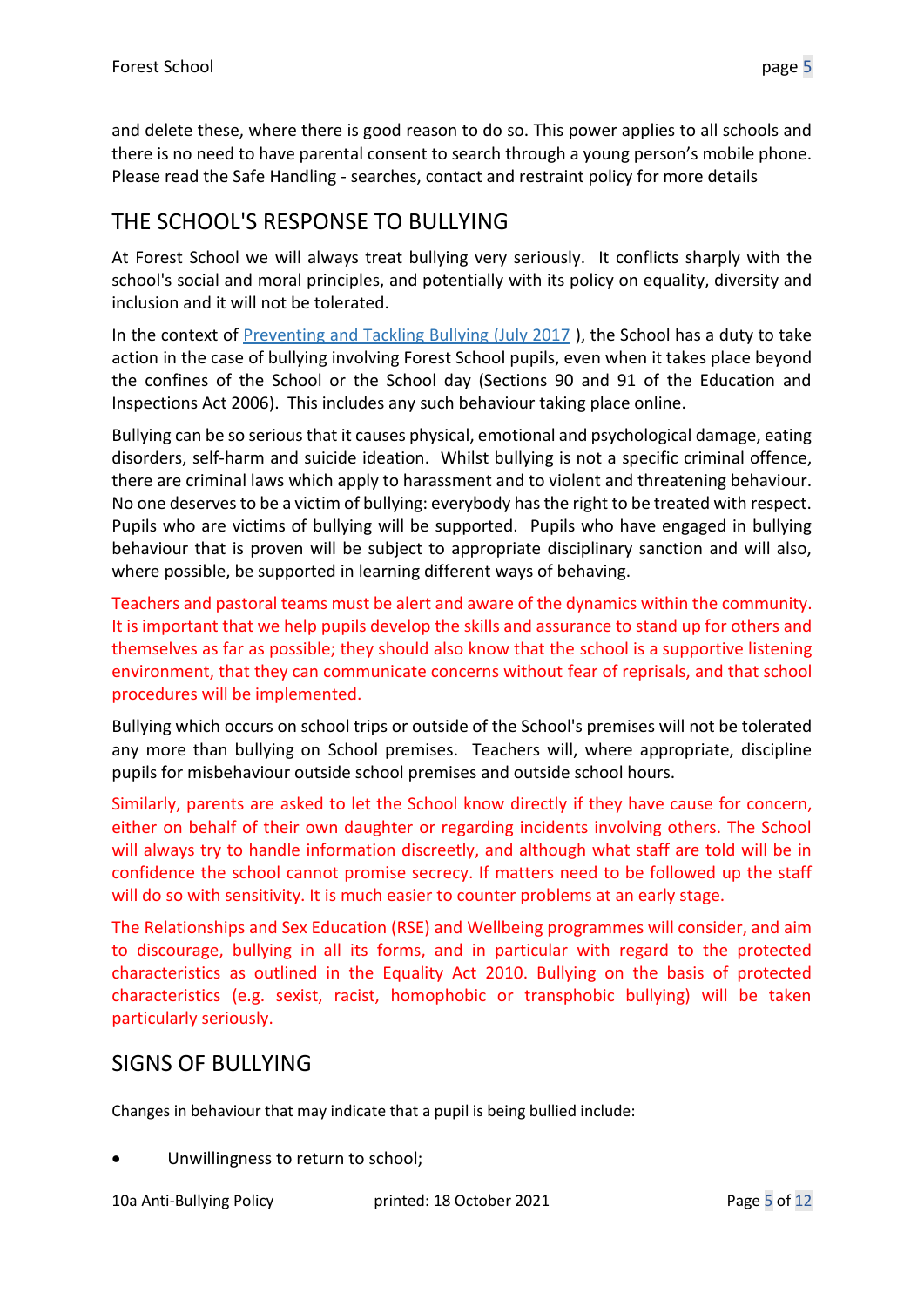- Displays of excessive anxiety, becoming withdrawn or unusually quiet;
- Failure to produce work, or producing unusually poor work, or work that appears to have been copied, interfered with or spoilt by others;
- Books, bags, money and other belongings suddenly go "missing", or are damaged;
- Change to established habits (e.g. giving up music lessons, change to accent or vocabulary);
- Diminished levels of self confidence
- Frequent visits to the Medical Centre with symptoms which may relate to stress or anxiety, such as stomach pains or headaches;
- Unexplained cuts and bruises:
- Frequent absence, erratic attendance or late arrival to class;
- Choosing the company of adults rather than peers;
- Displaying repressed body language and poor eye contact;
- Difficulty in sleeping or experiencing nightmares; or
- Talking of suicide or running away from home or school.

Although there may be other causes of some of the above symptoms, a repetition or combination of these possible signs of bullying should be investigated by parents and teachers and reported/ recorded as appropriate (see below).

# <span id="page-5-0"></span>VULNERABLE PUPILS

Bullying can happen to all pupils and young people, and it can affect their social, mental and emotional health. School staff should support all pupils who are bullied. This means being alert to the effect any form of bullying can have and being especially alert to where it may have a severe impact. There is evidence to suggest that pupils that are badly bullied in school are more likely to be bullied out of school, for instance either on their way to or from school or through cyberbullying.

Some pupils are more likely to be the target of bullying because of the attitudes and behaviours some young people have towards those who are different from themselves. For example, those with special educational needs or disabilities, those who are adopted, those who are suffering from a health problem, those with caring responsibilities, or LGBTQ+ pupils may be more likely to experience bullying because of difference.

Children in care that are frequently on the move may also be vulnerable because they are always the newcomer.

These young people are often the same young people who might need greater support to deal with the impact of bullying, for example those who are going through a personal or family crisis. In addition, children with special educational needs or disabilities can often lack the social or communication skills to report such incidents so it is important that staff are alert to the potential bullying this group faces and that their mechanisms for reporting are accessible to all.

10a Anti-Bullying Policy printed: 18 October 2021 Page 6 of 12 The impact of bullying can be severe because of the nature and extent of the bullying or because it is combined with other factors such as those mentioned above that also affect the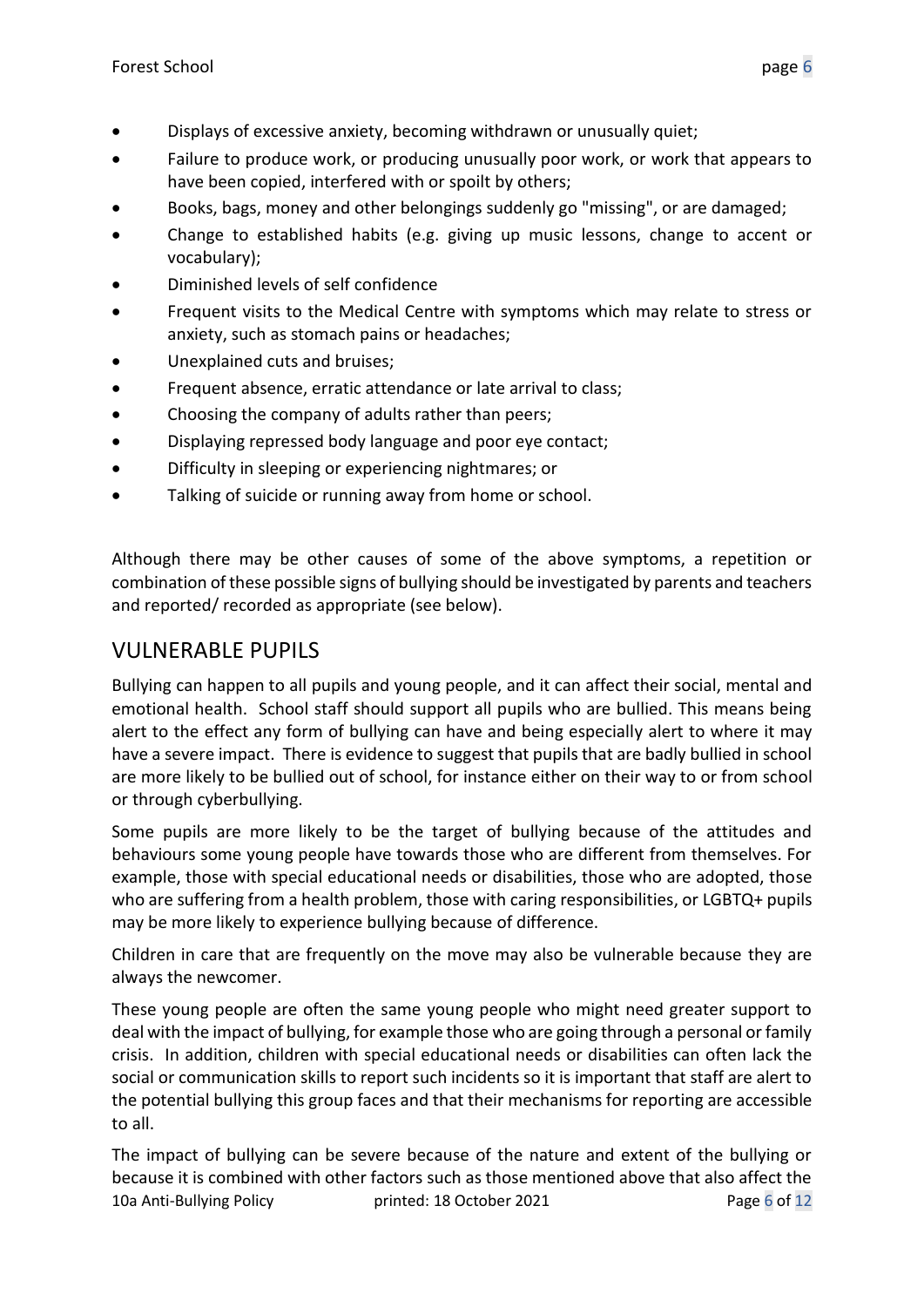social, mental and emotional health of the pupil.

### <span id="page-6-0"></span>BULLYING - PREVENTATIVE MEASURES

We take the following preventative measures:

#### **Pupils**

- All new pupils are briefed thoroughly on the School's expected standards of behaviour. They are told what to do if they encounter bullying. We communicate clearly that those who report bullying in good faith will not be sanctioned and will be supported;
- We use appropriate assemblies and the tutor time programme to explain the school policy on bullying. Our Tutor Programme and Wellbeing Education provision (formerly known as PSHEE) programme is structured to give pupils an awareness of their social and moral responsibilities as they progress through the School. The programme is structured to enforce messages about community involvement and taking care of each other;
- Other lessons, particularly RS, English and Drama highlight the issue of bullying and reinforce this message by developing social skills and by teaching moral and spiritual values that show bullying to be unacceptable. Projects, stories, literature, with discussions of differences between people and the importance of avoiding prejudicebased language;
- All our pupils are encouraged to tell a member of staff at once if they know or suspect that bullying is taking place;
- All pupils are given clear advice about the part they can play to prevent bullying, including when they find themselves as bystanders.
- All pupils have access to a telephone helpline, enabling them to call for support in private. This helpline is called Childline and the phone number is 0800 1111;
- We provide leadership training to our Head Boys/ Girls and their team of ambassadors, house captains, and mentors which specifically covers the importance of offering support and assistance to younger and to vulnerable pupils.

#### **Staff**

- Upon induction, all new members of staff are given guidance on the School's Anti-Bullying Policy and on how to react to and record allegations of bullying at Forest School. All School staff understand the principles of the School policy, their legal responsibilities, actions to be taken to resolve and prevent problems and sources of further support;
- We have a strong and experienced pastoral team of Teachers, Tutors, Heads of House and Heads of Section who support the Deputy Head Pastoral and are trained in handling any incidents as an immediate priority, and who are alert to possible signs of bullying;
- Our Deputy Head Pastoral and Heads of Section give support and guidance to other staff on handling and reporting incidents, and on the follow-up work with both victims and bullies. Inset sessions are held regularly, using outside experts;
- Our trained School Counsellor and Place2Be organisation are an important part of our

10a Anti-Bullying Policy printed: 18 October 2021 Page 7 of 12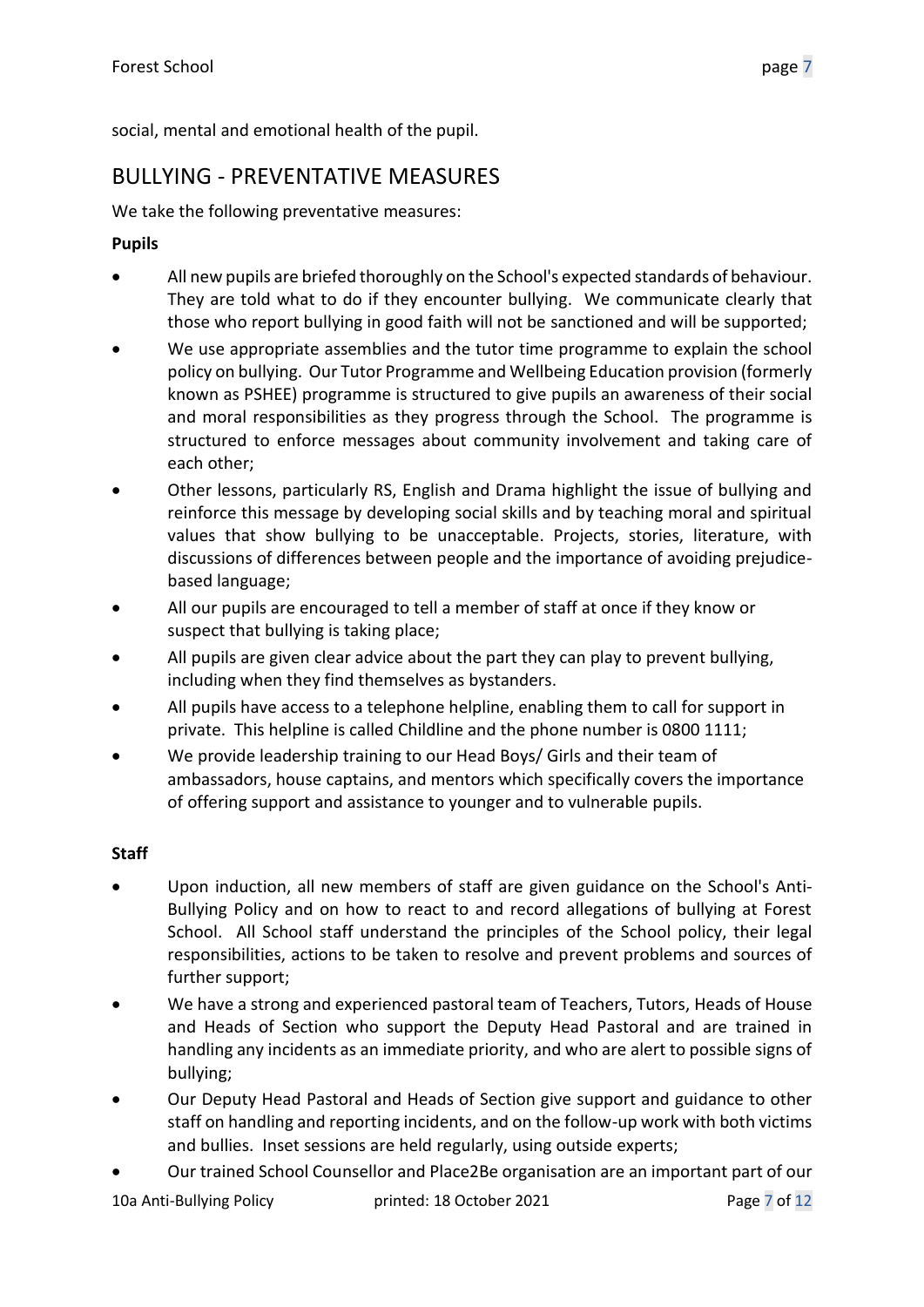pastoral support service, providing specialist skills of assessment and counselling. They are available to give confidential advice and counselling support to pupils who can refer themselves when they have social, emotional or behavioural concerns. On occasion, a member of staff team may refer a pupil to them as appropriate;

- The Chaplain can provide confidential advice and seek to encourage the development of tolerance, understanding and respect for others in a multi-faith community;
- All staff are encouraged to be vigilant, as a matter of course, as they move around the school,paying particular attention to less public areas of the site both during and outside lesson times and before and after the school day The School has the right, and duty, to investigate incidents of bullying involving our pupils which take place outside School hours, on school visits and trips or that otherwise occur outside of School. The School has the right to take disciplinary measures in respect of such acts.
- Staff will always consider the motive behind bullying behaviour and whether it raises any concerns for the welfare of the perpetrator. If staff reasonably suspect that a pupil may be suffering, or is likely to suffer significant harm, they should follow the procedures set out in the School's Child Protection and Safeguarding Policy and discuss their concerns with the School's Designated Safeguarding Lead (DSL) or Deputy Designated Safeguarding Lead without delay.

#### **Parents**

- This policy is readily available on the School's website so that they are clear on the School's approach to bullying and what to do if their child experiences bullying;
- We encourage close contact between the Heads of House, Teachers, Tutors and parents/ guardians, and will always make contact if we are worried about a pupil's well-being;
- If parents know or suspect that their child, or another pupil, is being bullied, they should contact the School without delay. All concerns will be taken seriously;
- We welcome feedback from parents and guardians on the effectiveness of our preventative measures and all other aspects and implementation of this anti-bullying policy.

#### **CYBERBULLYING - PREVENTATIVE MEASURES**

For the prevention of cyber-bullying, in addition to the measures described above, Forest School:

- Expects all pupils to adhere to its Responsible Use of IT and E-Safety Policy. Certain sites are blocked by our filtering system and our IT Department monitors pupils' use;
- May impose disciplinary sanctions for the misuse, or attempted misuse, of the internet;
- Issues all pupils with their own personal school email address.
- Offers guidance on the safe use of social networking sites and cyberbullying in PSHEE lessons, which covers blocking, removing contacts from "friend" lists and sharing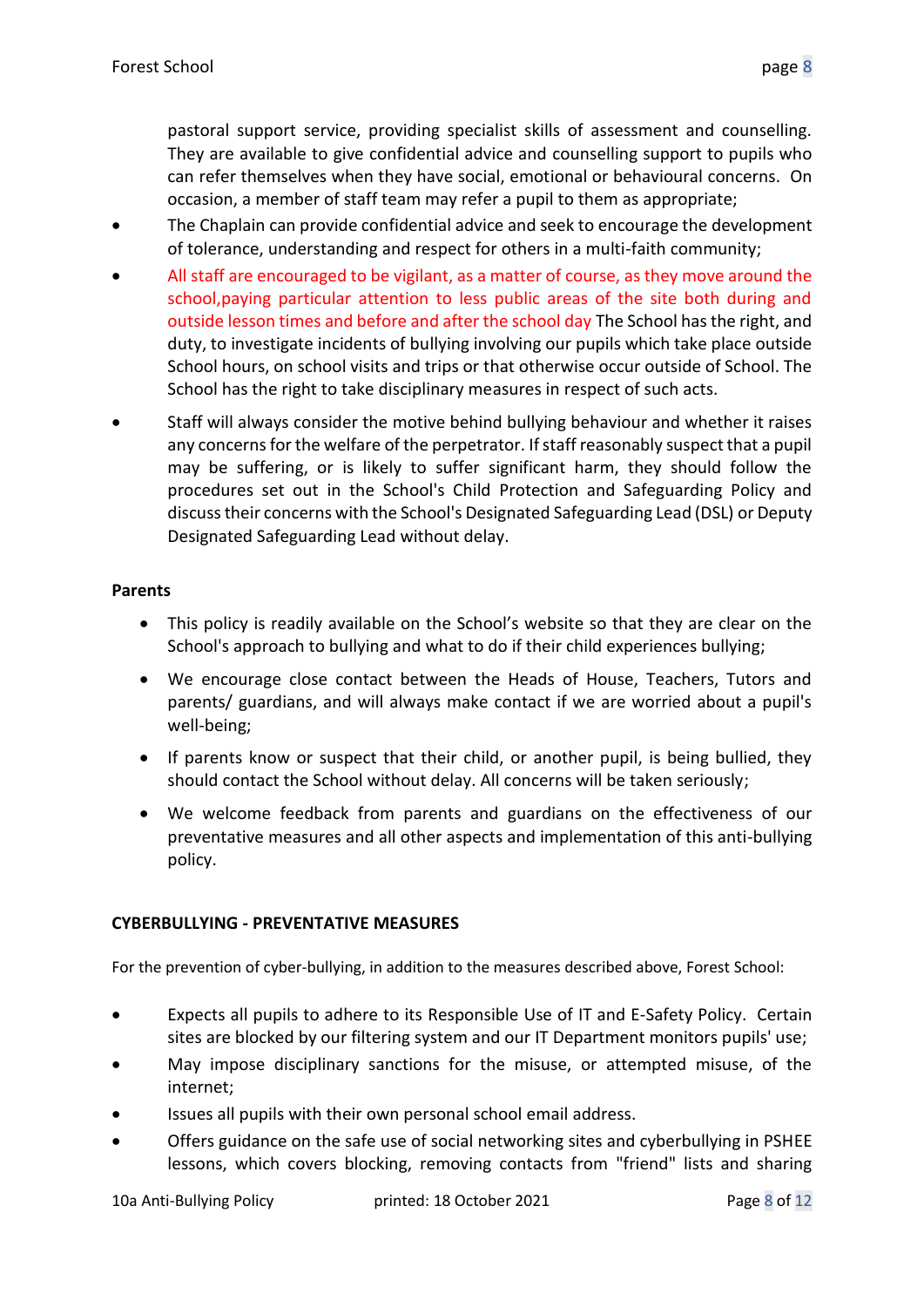personal data;

- Offers guidance on keeping names, addresses, passwords, mobile phone numbers and other personal details safe;
- Does not allow the use of mobile phones in classrooms, public areas of the school, or where they may cause annoyance to others; and
- Does not allow the use of cameras/ mobile phone cameras in toilets, washing and changing areas.

Forest School recognises and aims to follow the DfE document [Cyberbullying:](https://assets.publishing.service.gov.uk/government/uploads/system/uploads/attachment_data/file/374850/Cyberbullying_Advice_for_Headteachers_and_School_Staff_121114.pdf) Advice for [Headteachers and School Staff \(2014\),](https://assets.publishing.service.gov.uk/government/uploads/system/uploads/attachment_data/file/374850/Cyberbullying_Advice_for_Headteachers_and_School_Staff_121114.pdf) and ['Teaching Online Safety in School' DfE, June 2019](https://www.gov.uk/government/publications/teaching-online-safety-in-schools)

# <span id="page-8-0"></span>PROCEDURES FOR DEALING WITH REPORTED BULLYING

Forest School ensures that all instances of or concerns about bullying and cyberbullying on and away from School premises are easy to report and that they are recorded properly. Records of instances of bullying and allegations of bullying including any outcomes will be kept on pupil files and files relating to safeguarding where appropriate, in order to enable the School to identify patterns of behaviour and to evaluate the effectiveness of our anti-bullying policy.

If an incident of alleged bullying is reported, the following procedures will be adopted:

- The School will investigate all concerns fully.
- The member of staff to whom it was reported, or who first discovers the situation, will control the situation, reassure and support the pupils involved. The member of staff must ensure that all pupils concerned are safe. If the member of staff has any concerns that this is not the case, they must escort relevant pupils to the Head of Section without delay.
- Advice to colleagues on suitable responses may be sought from any senior member of staff. Safeguarding will be considered as a priority.
- A bullying incident should be treated as a Safeguarding concern when there is reasonable cause to believe that a child is suffering or likely to suffer significant harm. Please refer to Forest School's Safeguarding and Child Protection Policy.
- Pupils are encouraged to report incidents immediately to a teacher.
- If the teacher deems the incident to be a minor, one-off occurrence s/he may decide to deal with the matter directly. However, in all cases, the incident must be recorded and reported to relevant colleagues:
- In the Preparatory School (PS) to the Form Teacher or Anna Manlangit Deputy Head Pastoral.
- In the Senior School, relevant Tutors and Heads of House.

### <span id="page-8-1"></span>SENIOR SCHOOL

10a Anti-Bullying Policy printed: 18 October 2021 Page 9 of 12 • In cases that require further investigation, all parties should be interviewed by Tutor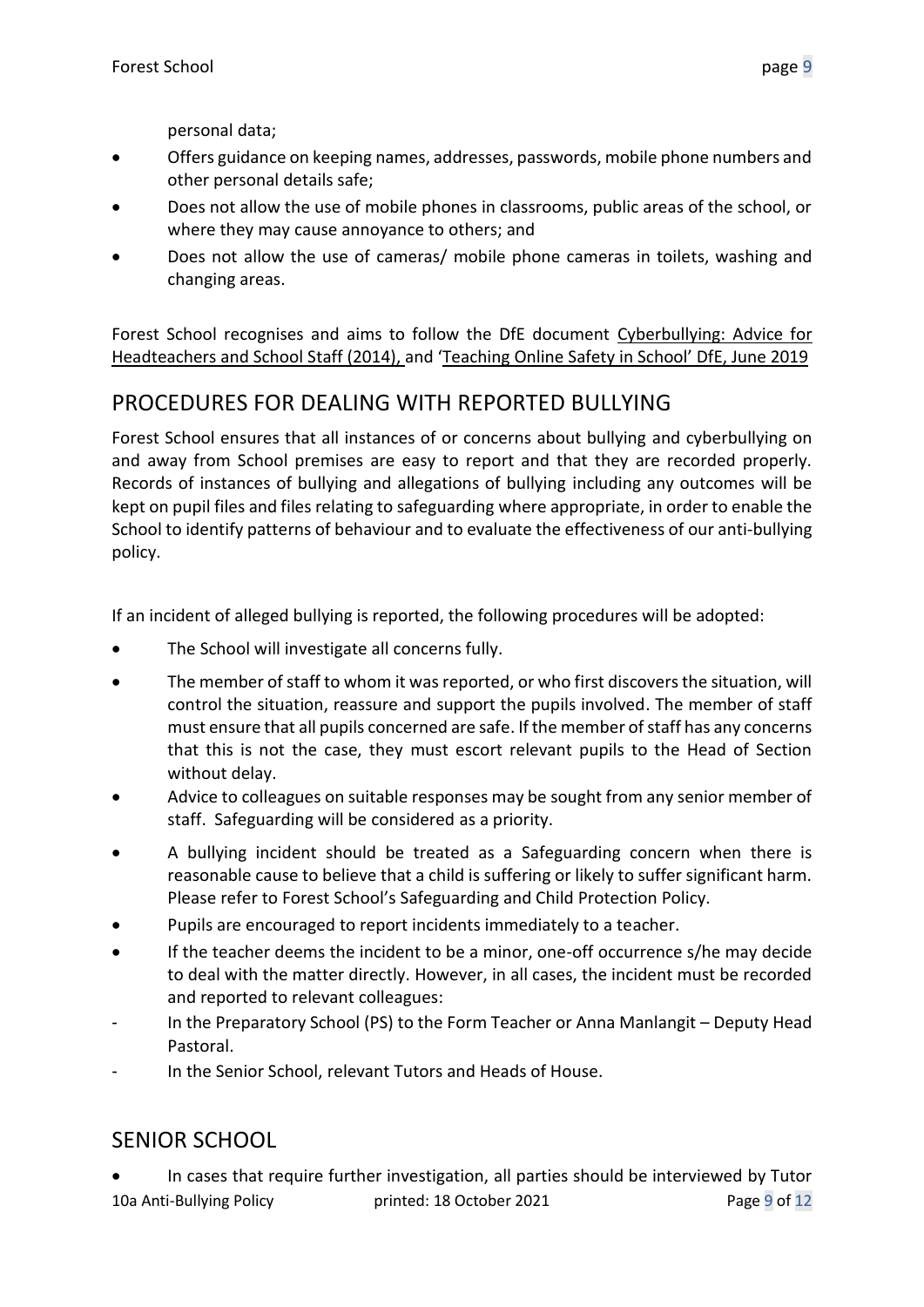or Heads of House or Head of Section (dependant on the seriousness of the allegation) individually. These records must be kept within our internal database..

- Heads of Section will co-ordinate investigations involving pupils in different houses/year groups. Heads of House will co-ordinate investigations which only involve pupils in their House and will report to the relevant Head of Section.
- The situation must continue to be monitored by the teacher responsible (Head of Section or Head of House) for as long as is necessary to prevent further incidents. We recognise the need for on-going support for all pupil(s) involved.
- Upon completion of initial information-gathering, parents will be informed of the ongoing investigation.
- The investigation will continue until the 'lead' teacher, i.e. Head of House or Head of Section has attained all necessary information.
- Allegations of bullying can be complicated and multi-layered and not all cases will be proven or indeed constitute clear evidence of bullying. In such cases, ongoing support will be provided with clear communication to parents.

Upon completion of an investigation, a way forward, including where appropriate disciplinary sanctions and counselling, should be determined, and where possible agreed with all parties. Parents will be updated at this stage and in some cases will be asked to attend school to meet with relevant staff. This should recognise that suitable support is needed both for pupils who are being bullied and for pupils who bully others, as well as dealing with disciplinary measures in accordance with the School's Behaviour Policy if appropriate;

- As part of this process, a meeting involving all the parties, with close staff supervision, may be convened to help develop a strategy which enables all concerned to close the episode;
- A monitoring and review strategy will be put in place and put on record;
- In very serious cases likely to include very severe, persistent and/or repeated instances of bullying - the Head of Section will refer the matter to the Deputy Head Pastoral who will decide upon next steps, for example Temporary Exclusion or referral to the Warden who – in turn - may decide to convene a Determination Meeting.
- The Deputy Head Pastoral may, at any time and on behalf of the school, take advice from social services and/or the Safer Schools Police Officer in certain cases. This could also involve the Director of Pupil Welfare who is also the Whole School Designated Lead.
- Where bullying outside School is reported to school staff, it should be immediately reported to the Head of Section who will then investigate and follow the same steps outlined above.
- The school has the authority to discipline pupils for misbehaving outside the school premises in accordance with the Behaviour Policy.

### <span id="page-9-0"></span>CRIMINAL LAW

Although bullying in itself is not a specific criminal offence in the UK, some types of harassing or threatening behaviour – or communications – could be a criminal offence, for example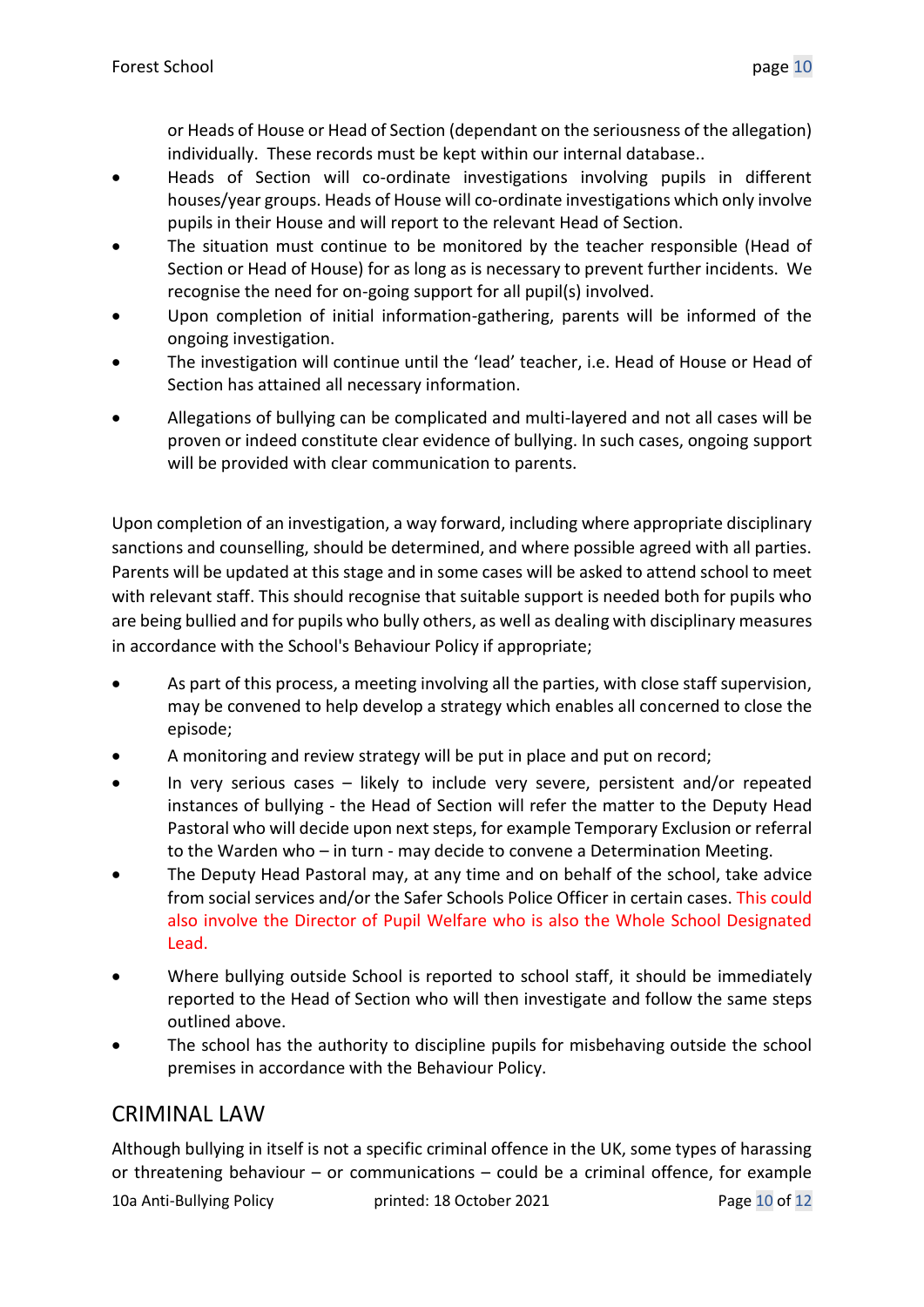under the Protection from Harassment Act 1997, the Malicious Communications Act 1988, the Communications Act 2003, and the Public Order Act 1986.

The school have excellent links with Social Services and the Safer Schools Police Team with whom we speak to and attain advice on a regular basis.

## <span id="page-10-0"></span>RECORDING

### SENIOR SCHOOL

Concerns will be recorded via a file note which will be stored electronically within our internal database. The sanctions log will record all incidents that resulted in a sanction being implemented. This is reviewed regularly by the Deputy Head Pastoral and presented to the Leadership Team and or the Wardenon a half termly basis. This is vital in enabling us to identify and respond to patterns. We undertake to take action when necessary to reduce the risk of bullying at times and places when it seems to be most likely. If through investigation the case meets the safeguarding threshold the Safeguarding processes will be activated. Please find further information of these processes in the Safeguarding and Child Protection Policy.

### <span id="page-10-1"></span>PREPARATORY SCHOOL

All incidents will be recorded by the Form Teacher, and if bullying is suspected will raise the issue with the Deputy Head Pastoral (Prep). Sanction logs are updated, retained and reviewed to enable patterns to be identified for the purposes of monitoring the situation.

Both the bullied and the alleged bully will be interviewed and a record made.

Except for minor incidents parents of all parties will be informed and asked into School to discuss the matter and support the agreed course of action.

The Head of the Preparatory School is kept informed of all concerns whenever necessary and always through weekly meetings with the Deputy Head Pastoral (Prep).

### <span id="page-10-2"></span>EYFS CHILDREN

Even the youngest children at Forest School are encouraged to behave towards each other with kindness and consideration. They are encouraged to learn to look after their own possessions and to respect others' possessions. We expect them to be honest, helpful and polite, and to work hard and to listen to others. They should respect everyone and learn to value differences and diversity. The Head of Pre-Prep is in charge of the management of behaviour in the Reception Classes.

10a Anti-Bullying Policy printed: 18 October 2021 Page 11 of 12 We explain to children why some forms of behaviour are unacceptable and hurtful to others. We rarely need to impose sanctions in the Reception Classroom; but sometimes we may remove a treat for hurtful behaviour. Occasionally, a child may be sent to see the Head of Prep, who will explain the inappropriateness of a particular action; but such instances are rare. Parents are always informed via a note in the homework diary when any sanction or reproof is needed, and in cases of repeated instances of hurtful or inappropriate behaviour, they will be invited into the School to discuss the situation with their child's teacher and the